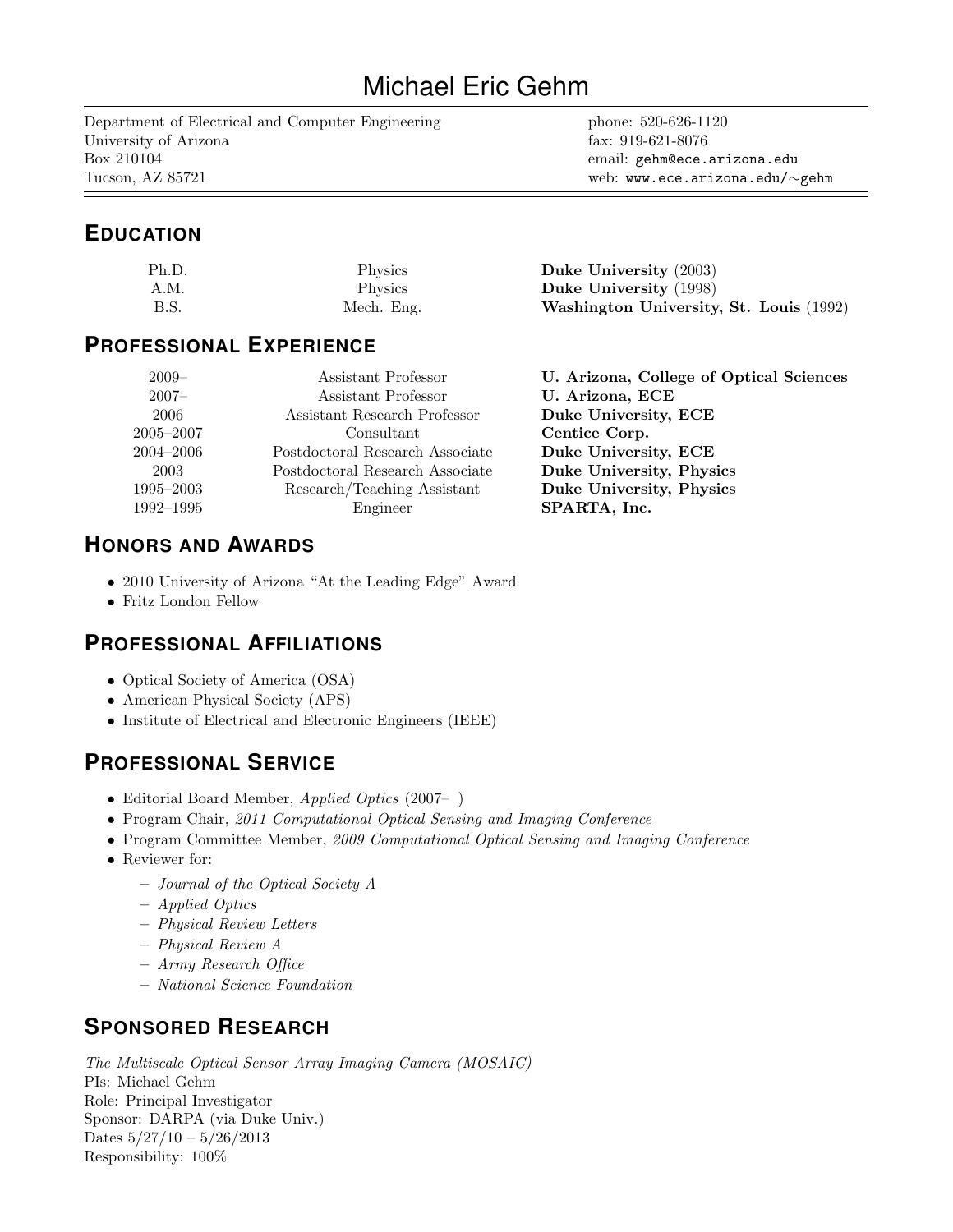Total Award Amount: \$2,566,096

Gradient-index GHz/THz components via polymer-jetting rapid prototyping PIs: Michael Gehm Role: Principal Investigator Sponsor: DARPA Dates  $6/22/2010 - 6/21/2013$ Responsibility: 100% Total Award Amount: \$994,624

Gradient-index GHz/THz components via polymer-jetting rapid prototyping PIs: Michael Gehm, Hao Xin Role: Principal Investigator Sponsor: National Science Foundation Dates  $9/1/2009 - 8/31/2012$ Responsibility: 50% Total Award Amount: \$328,908

Combinatorial group testing for change detection in persistent, pervasive surveillance PIs: Michael Gehm Role: Principal Investigator Sponsor: MITRE Corporation Dates:  $11/1/2008 - 9/30/2010$ Responsibility: 100% Total Award Amount: \$101,534

### **PATENT ACTIVITY**

- 6. Coded mass spectroscopy methods, devices, systems and computer program products, US Patent #7,399,957 (2008), International patent pending.
- 5. Coding and modulation for hyperspectral imaging, US Patent #7,336,353 (2008), International patent pending.
- 4. Static two-dimensional aperture coding for multimodal multiplex spectroscopy, US Patents #7,301,625 (2007) and  $\#7,505,130$  (2009), International patent pending.
- 3. Optical spectroscopy with overlapping images, US Patent #7,283,232 (2007), International patent pending.
- 2. Optical Spectroscopy Utilizing Planar Spectral Filters, US and International patents pending.
- 1. Spatially-registered wavelength coding, US and International patents pending.

### **PUBLICATIONS**

### **PEER-REVIEWED PUBLICATIONS**

- 26. Z. Wu, A. Young, M.E. Gehm, and H. Xin, "Investigation of Several Terahertz (THz) Electromagnetic Band Gap Structures," Microw. Opt. Tecnol. Lett., **52**, 678-686 (2010).
- 25. J. Kinast and M.E. Gehm, "Adaptive dynamic range matching for spectroscopic measurements," Appl. Opt., 48, 1891-1897 (2009).
- 24. Z. Wu, J. Kinast, M.E. Gehm, and H. Xin, "Rapid and inexpensive fabrication of Terahertz electromagnetic bandgap structures," Opt. Express, 16, 16442-16451 (2008).
- 23. M.E. Gehm, M.S. Kim, C. Fernandez, and D.J. Brady, "High-throughput, multiplexed pushbroom hyperspectral microscopy," *Opt. Express*, **16**, 11032-11043 (2008).
- 22. M.E. Gehm, R. John, D.J. Brady, R.M. Willett, and T.J. Schulz, "Single-shot compressive spectral imaging with a dual-disperser architecture,"  $Opt.$  Express, 15, 14013-14027 (2007).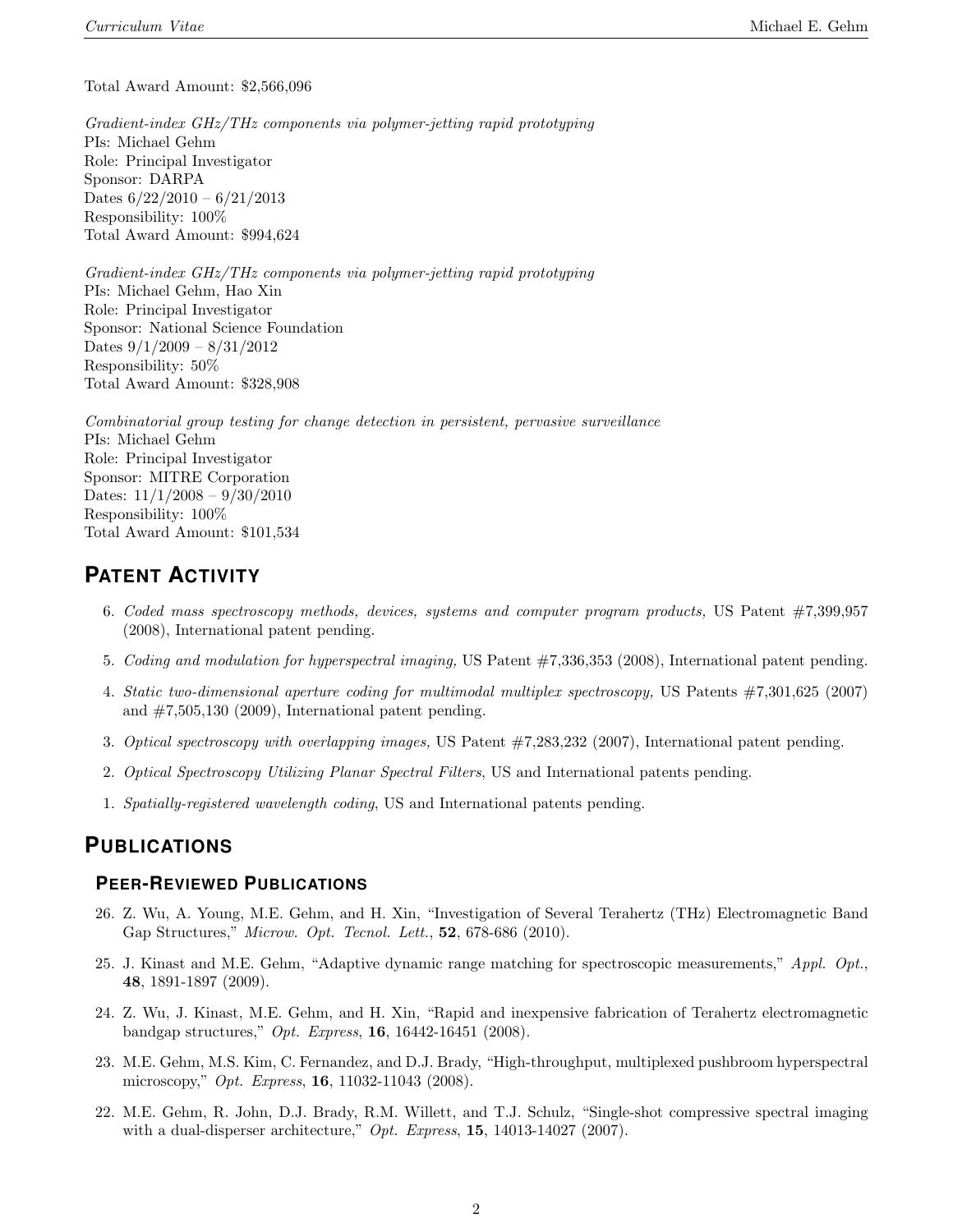- 21. A. Wagadarikar, M.E. Gehm, and D.J. Brady, "Performance comparison of aperture codes for multimodal, multiplex spectroscopy," Appl. Opt., 46, 4932-4942 (2007).
- 20. C. Fernandez, B.D. Guenther, M.E. Gehm, D.J. Brady, and M.E. Sullivan, "Longwave infrared (LWIR) coded aperture dispersive spectrometer,"  $Opt.$  Express, 15, 5742-5753, (2007).
- 19. S.D. Feller, H. Chen, D.J. Brady, M.E. Gehm, C. Hsieh, O. Momtahan, and A. Adibi, "Multiple-order, codedaperture spectrometer," Opt. Express, 15, 5625-5630, (2007).
- 18. E.C. Cull, M.E. Gehm, D.J. Brady, C.R. Hsieh, O. Momtahan, and A. Adibi, "Dispersion multiplexing with broadband filtering for inexpensive, high performance miniature spectrometers," Appl. Opt., 46, 365-374 (2007).
- 17. S.T. McCain, M.E. Gehm, Y.Wang, N.P. Pitsianis, and D.J. Brady, "Coded-aperture Raman spectroscopy for quantitative measurements of ethanol in a tissue phantom," Appl. Spec., 60, 663-671 (2006).
- 16. M.E. Gehm, S.T. McCain, N.P. Pitsianis, D.J. Brady, P. Potuluri, and M.E. Sullivan, "Static 2D aperture coding for multimodal multiplex spectroscopy," Appl. Opt., 45, 2965-2974 (2006).
- 15. P. Potuluri, M.E. Gehm, M.E. Sullivan, and D.J. Brady, "Measurement-efficient optical wavemeters," Opt. Express 12, 6219-6229 (2004).
- 14. J. Kinast, S.L. Hemmer, M.E. Gehm, A. Turlapov, and J.E. Thomas, "Evidence for superfluidity in a resonantly interacting Fermi gas," Phys. Rev. Lett. 92, 150402 (2004).

• Named one of the top physics stories of 2004 by the American Institute of Physics.

- 13. J. E. Thomas, S. L. Hemmer, J. Kinast, A. Turlapov, M. E. Gehm, and K. M. O'Hara, "Dynamics of a highly-degenerate, strongly-interacting Fermi gas of atoms," J. Low Temp. Phys. 104 (2003).
- 12. M.E. Gehm, S.L. Hemmer, K.M. O'Hara, and J.E. Thomas, "Unitarity-limited elastic collision rate in a harmonically-trapped Fermi gas", *Phys. Rev. A*  $68$ , 011603(R) (2003).
- 11. M.E. Gehm, S.L. Hemmer, S.R. Granade, K.M. O'Hara, and J.E. Thomas, "Mechanical stability of a stronglyinteracting degenerate Fermi gas of atoms," Phys. Rev.  $A$  68, 011401(R) (2003).
- 10. K.M. O'Hara, S.L. Hemmer, M.E. Gehm, S.R. Granade, and J.E. Thomas, "Observation of a strongly interacting degenerate Fermi gas of atoms," Science, 13 December, 298, 2179 (2002).
	- Highlighted throughout the national and international science press. Selected articles include:
		- Scientific American, October, 2003, "The next big chill: Physicists close in on a new state of matter."
		- $-$  Science, 301, 750 (2003) "Ultracold atoms spark a hot race."
		- $-$  Science, 298, 2144 (2002) "The quest for superfluidity in Fermi gases."
- 9. K.M. O'Hara, S.L. Hemmer, S.R. Granade, M.E. Gehm, J.E. Thomas, V. Venturi, E. Tiesinga, and C.J. Williams, "Measurement of the zero crossing in a Feshbach resonance of fermionic Li," Phys. Rev. A, 66, 041401(R) (2002).
- 8. S.R. Granade, M.E. Gehm, K.M. O'Hara, and J.E. Thomas, "All-optical production of a degenerate Fermi gas," Phys. Rev. Lett. 88, 120405 (2002).
	- Highlighted in Physics Today, May 2002.
- 7. K.M. O'Hara, M.E. Gehm, S.R. Granade, and J.E. Thomas, "Scaling laws for evaporative cooling in timedependent optical traps," Phys. Rev.  $A$  64,  $051403(R)(2001)$ .
- 6. K.M. O'Hara, S.R. Granade, M.E. Gehm, and J.E. Thomas, "Loading dynamics of CO<sub>2</sub> laser traps," Phys. *Rev. A* **63**, 043403 (2001).
- 5. K.M. O'Hara, M.E. Gehm, S.R. Granade, S. Bali, and J.E. Thomas, "Stable, strongly attractive, two-state mixture of lithium fermions in an optical trap," Phys. Rev. Lett. 85, 2092 (2000).
	- Highlighted throughout the national science press. Selected articles include:
		- Scientific American, November, 1999, "Quantum claustrophobia."
		- Physics Today, October 1999.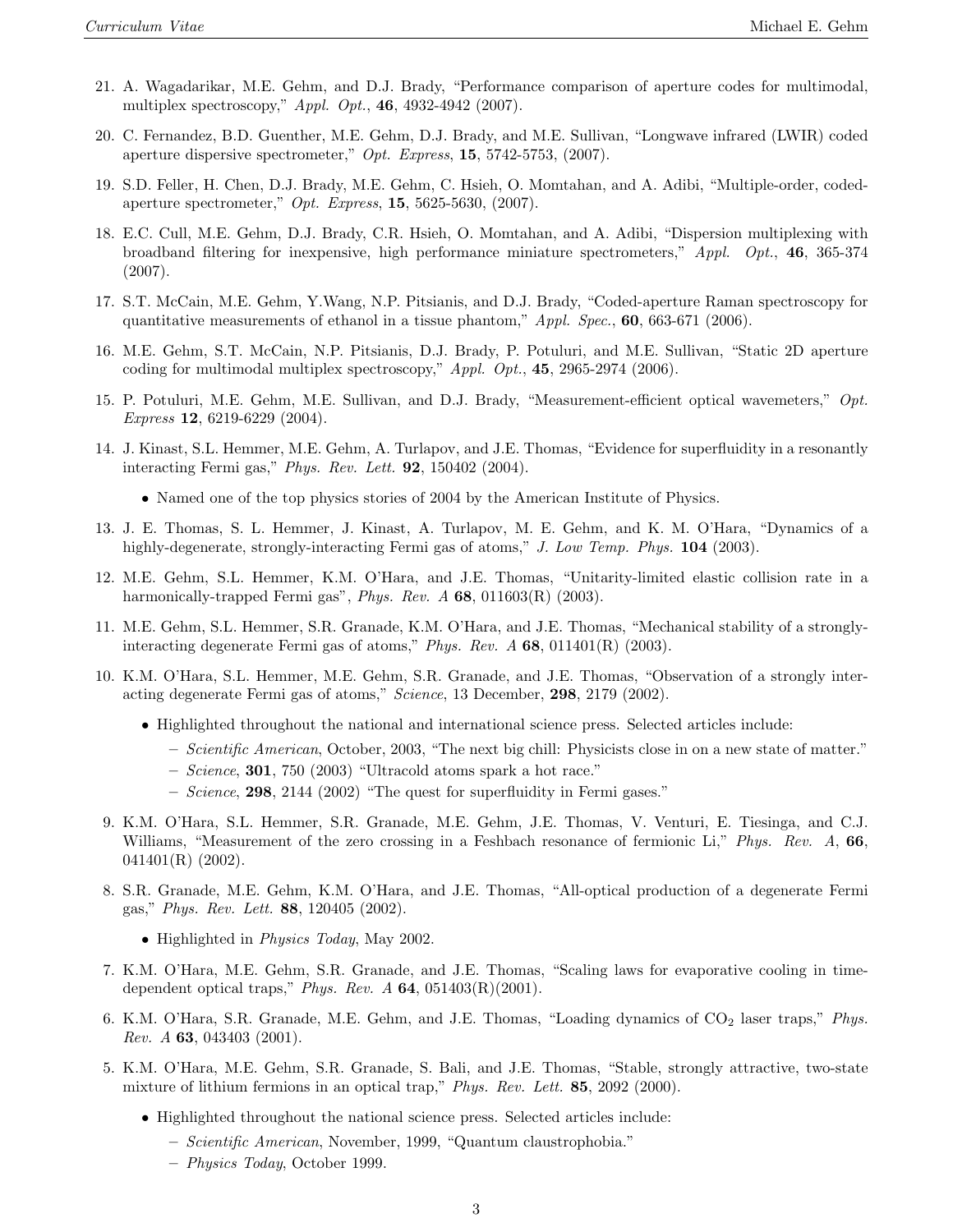- 4. T.A. Savard, S.R. Granade, K.M. O'Hara, M.E. Gehm, and J.E. Thomas, "Raman-induced magnetic resonance imaging of atoms in a magneto-optical trap," Phys. Rev. A 60, 4788 (1999).
- 3. S. Bali, K.M. O'Hara, M.E. Gehm, S.R. Granade, and J.E. Thomas, "Quantum-diffractive background gas collisions in atom trap heating and loss," Phys. Rev. A 60, R29 (1999).
- 2. K.M. O'Hara, S.R. Granade, M.E. Gehm, T.A. Savard, S. Bali, C. Freed, and J.E. Thomas, "Ultrastable CO<sub>2</sub> laser trapping of lithium fermions," Phys. Rev. Lett. 82, 4204 (1999).
- 1. M.E. Gehm, K.M. O'Hara, T.A. Savard, and J.E. Thomas, "Dynamics of noise-induced heating in atom traps," Phys. Rev. A 58, 3914 (1998).

### **GENERAL AUDIENCE PUBLICATIONS**

1. J.E. Thomas and M.E. Gehm, "Optically trapped Fermi gases", American Scientist, pp. 238-245, May-June 2004.

#### **PUBLISHED CONFERENCE PROCEEDINGS AND BOOKS**

- 21. Miller, B.W.; Moore, J.W.; Gehm, M.E.; Furenlid, L.R.; Barrett, H.H.; , "Novel applications of rapid prototyping in gamma-ray and X-ray imaging," 2009 IEEE Nuclear Science Symposium Conference Record (NSS/MIC), 3322-3326 (2009).
- 20. Ziran Wu; Wei-Ren Ng; Gehm, M.; Hao Xin; , "All-dielectric low-loss terahertz waveguide fabricated by rapid prototyping," 2009 Infrared, Millimeter, and Terahertz Waves (IRMMW-THz) 1-2(, 21-25 Sept. (2009).
- 19. M.E. Gehm and M.D. Stenner, "Compressive measurement for target tracking in persistent, pervasive surveillance applications," Proc. SPIE, 7468, (Proceedings of 2009 SPIE Optics and Photonics).
- 18. M.E. Gehm, Z. Wu, and H. Xin, "Rapid prototyping for fabrication of GHz-THz bandgap structures," Proc. SPIE, 7311, (Proceedings of 2009 SPIE Defense, Security, and Sensing Symposium).
- 17. D.V. Dinakarababu and M.E. Gehm, "Adaptive spectroscopy for rapid chemical identification," Proc. SPIE, 7319, (Proceedings of 2009 SPIE Defense, Security, and Sensing Symposium).
- 16. M.E. Gehm and J. Kinast, "Adaptive spectroscopy: Towards adaptive spectral imaging," Proc. SPIE, 6978, (Proceedings of 2008 SPIE Defense and Security Symposium).
- 15. R.M. Willett, M.E. Gehm, and D.J. Brady, "Multiscale reconstruction for computational spectral imaging," Proc. SPIE, 6498, (Proceedings of 2007 SPIE Electronic Imaging Conference).
- 14. D.J. Brady, M.E. Gehm, N.P. Pitsianis, and X. Sun, "Compressive sampling strategies for integrated microspectrometers," Proc. SPIE, 6232, (Proceedings of 2006 SPIE Defense and Security Symposium).
- 13. D.J. Brady and M.E. Gehm, "Compressive imaging spectrometers using coded apertures," Proc. SPIE, 6246, (Proceedings of 2006 SPIE Defense and Security Symposium).
- 12. M.E. Gehm and D.J. Brady, "High-throughput Hyperspectral Microscopy," Proc. SPIE, 6090, (Proceedings of 2006 Photonics West—BIOS).
- 11. S.T. McCain, M.E. Gehm, Y. Wang, N.P. Pitsianis, and D.J. Brady, "Multimodal multiplex Raman spectroscopy optimized for in vivo chemometrics", Proc. SPIE, 6093, (Proceedings of 2006 Photonics West-BIOS).
- 10. E.C. Cull, M.E. Gehm, B.D. Guenther, and D.J. Brady, "Standoff Raman spectroscopy system for remote chemical detection," Proc. SPIE, 5994, (Proceedings of 2005 Photonics East).
- 9. S.T. McCain, M.E. Gehm, Y. Wang, N.P. Pitsianis, M.E. Sullivan, and D.J.Brady, "Multimodal, multiplex, Raman spectroscopy of alcohol in diffuse, fluorescent media," Proc. SPIE, 5864, (Proceedings of 2005 European Conference on Biomedical Optics).
- 8. E.C. Cull, M.E. Gehm, S.T. McCain, B.D. Guenther, and D.J. Brady, "Multimodal optical spectrometers for remote chemical detection," Proc. SPIE, 5778, pp. 376-382 (Proceedings of the 2005 SPIE Defense and Security Symposium).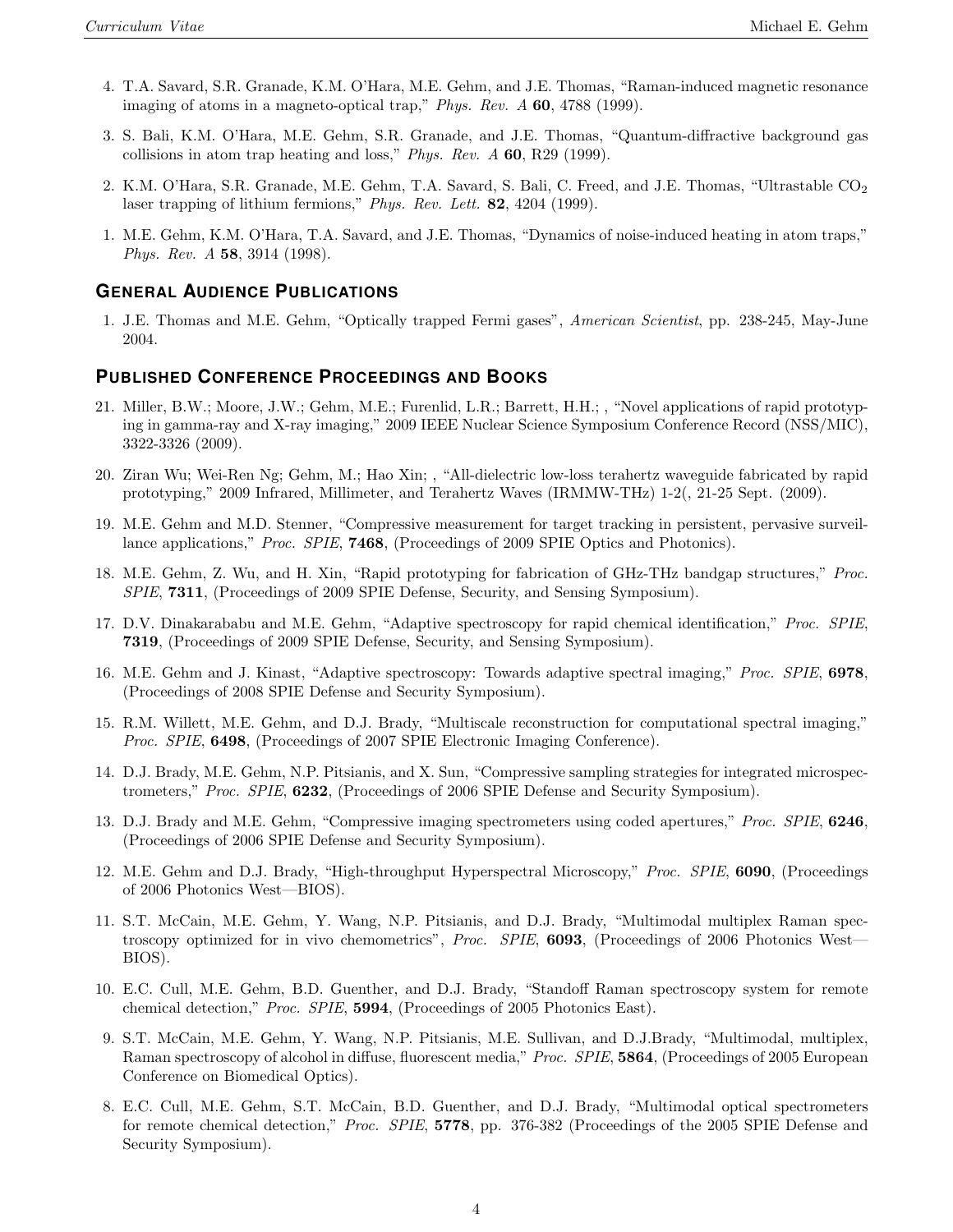- 7. K. M. O'Hara, M. E. Gehm, S. R. Granade, M.-S. Chang, and J. E. Thomas, "Coherence in an optically trapped Fermi gas," in Coherence and Quantum Optics VIII, N. P. Bigelow, J. H. Eberly, C. R. Stroud, and I. A. Walmsley, editors, (Kluwer Academic/Plenum Publishers, New York, 2003), pp. 587.
- 6. J. E. Thomas, S. L. Hemmer, J. M. Kinast, A. V. Turlapov, M. E. Gehm and K. M. O'Hara, "Dynamics of a highly-degenerate, strongly interacting Fermi gas," Proceedings of the 16th International Conference on Laser Spectroscopy (2003).
- 5. M.E. Gehm, Preparation of an Optically-Trapped Degenerate Fermi Gas of <sup>6</sup>Li: Finding the Route to Degeneracy, Ph.D. dissertation, Duke University (2003). Available at: http://www.phy.duke.edu/research/photon/qoptics/theses/pdf/Gehm.pdf
- 4. J. E. Thomas, S. R. Granade, M. E. Gehm, M.-S. Chang, and K. M. O'Hara, "Optical trapping of a twocomponent Fermi gas," in Proceedings of the XV International Conference on Laser Spectroscopy, S. Chu, V. Vuletic, A. J. Kerman, and C. Chin, editors (World Scientific, New Jersey, 2002), pp. 46-54.
- 3. S. R. Granade, M. E. Gehm, K. M. O'Hara, and J. E. Thomas, "Preparation of a degenerate, two-component Fermi gas by evaporation in a single beam optical trap," in OSA Trends in Optics and Photonics (TOPS) Vol. 74, Quantum Electronics and Laser Science Conference (QELS 2002), OSA Technical Digest, Postconference Edition (Optical Society of America, Washington, DC, 2002), pp. 169-170.
- 2. M. E. Gehm, S. R. Granade, M.-S. Chang, K. M. O'Hara, and J. E. Thomas, "Optically trapped Fermi gas," in OSA Trends in Optics and Photonics (TOPS) Vol. 57, Quantum Electronics and Laser Science Conference (QELS 2001), Technical Digest, Postconference Edition (Optical Society of America, Washington, DC, 2001), pp. 253-254.
- 1. K. M. O'Hara, S. R. Granade, M. E. Gehm, M.-S. Chang, and J. E. Thomas, "Modeling the evaporative cooling of fermionic atoms in an optical trap," in OSA Trends in Optics and Photonics (TOPS) Vol. 57, Quantum Electronics and Laser Science Conference (QELS 2001), Technical Digest, Postconference Edition (Optical Society of America, Washington, DC, 2001), pp. 253.

### **PRESENTATIONS**

- \* indicates invited talk
- † indicates presented by me
- 51. \*†"Computational sensing: Peformance gains and fabrication challenges," Sandia National Labs, Albuquerque NM, Sept. 2010.
- 50. \*†"Computational sensing and ISR," 2010 Defense Sciences Research Council Agile ISR Workshop, Washington DC, June 2010.
- 49. "Static architecture for compressive motion detection in persistent, pervasive surveillance applications," 2010 OSA topical meeting on Imaging Systems Applications, Tucson, AZ, June 2010.
- 48. "Adaptive feature-specific spectroscopy," 2009 OSA topical meeting on Computational Optical Sensing and Imaging, San Jose, CA, Oct. 2009.
- 47. "Fabrication of GHz/THz volumetric optics via rapid prototyping," 2009 Annual Meeting of the Optical Society of America, San Jose, CA, Oct. 2009.
- 46. †"Compressive measurement for target tracking in persistent, pervasive surveillance applications," 2009 SPIE Optics and Photonics, San Diego, CA, August 2009.
- 45. † "Rapid prototyping for fabrication of GHz-THz bandgap structures," 2009 SPIE Defense and Security Symposium, Orlando, FL, April 2009.
- 44. †"Adaptive spectroscopy for rapid chemical identification," 2009 SPIE Defense and Security Symposium, Orlando, FL, April 2009.
- 43. \* †"Adaptive spectroscopy: Towards adaptive spectral imaging," 2008 SPIE Defense and Security Symposium, Orlando, FL, April 2008.
- 42. \* † "Adaptive spectroscopy," Ricoh Innovations, Sept. 2007.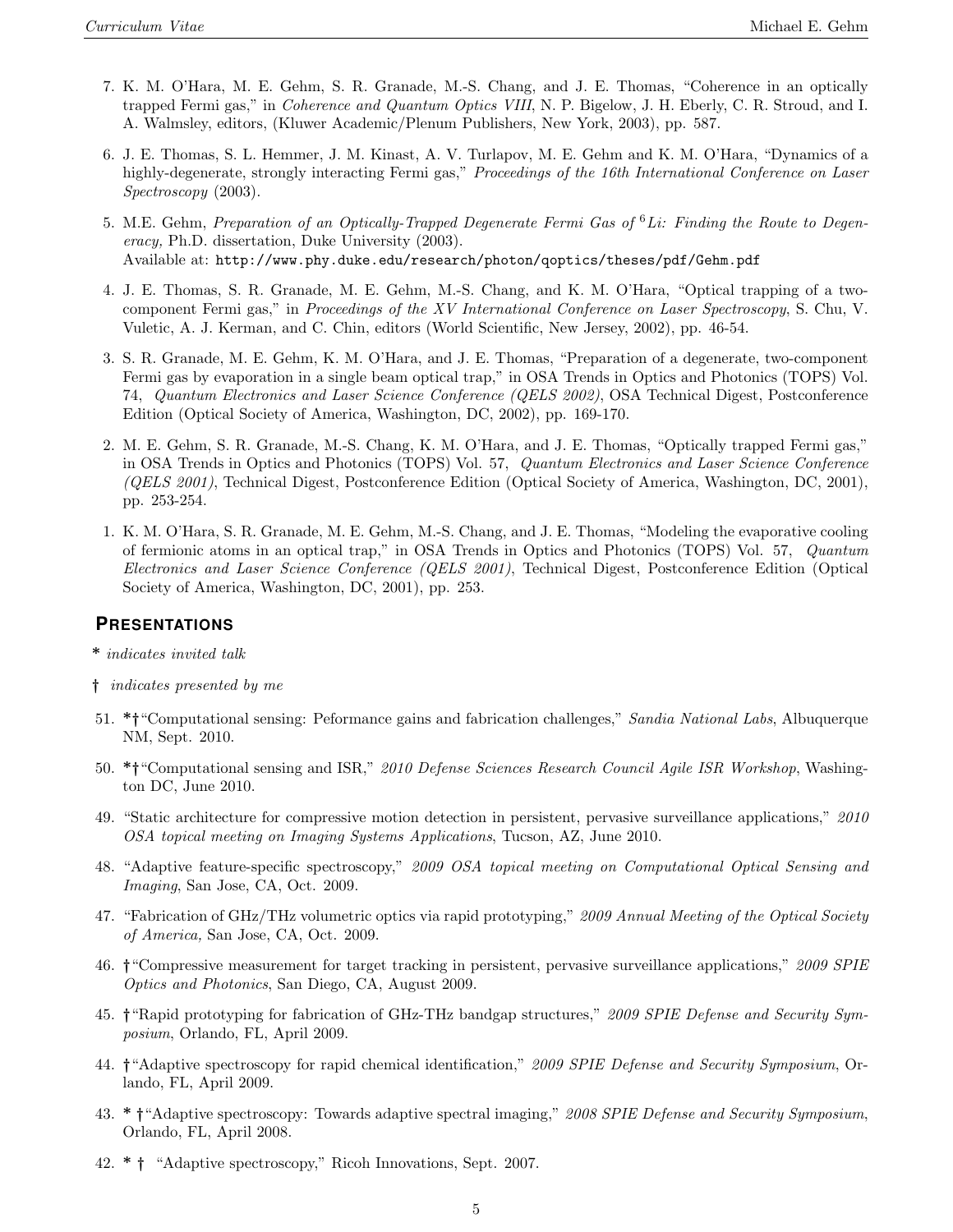- 41. † "Adaptive spectroscopy," 2007 Annual Meeting of the Optical Society of America,, San Jose, CA, Sept. 2007.
- 40. † "A snap-shot dual-disperser imager for compressive hyperspectral imaging," 2007 Annual Meeting of the Optical Society of America,, San Jose, CA, Sept. 2007.
- 39. "Quantitative dynamic range management techniques for spectroscopic detection and estimation," 2007 OSA topical meeting on Computational Optical Sensing and Imaging, Vancouver, Canada, June 2007.
- 38. "Hyperspectral imager based on coded-aperture spectroscopy," 2007 OSA topical meeting on Computational Optical Sensing and Imaging, Vancouver, Canada, June 2007.
- 37. † "A coded-aperture hyperspectral imager," 2006 Optics in the Southeast, Charlotte, NC, September, 2006.
- 36. \* † "Structured measurement: a non-traditional design approach for advanced sensor systems," University of Arizona Department of Electrical and Computer Engineering, Tucson, AZ, June, 2006.
- 35. \* "Compressive sampling strategies for integrated microspectrometers," 2006 SPIE Defense and Security Symposium, Orlando, FL, April 2006.
- 34. \* † "Compressive imaging spectrometers using coded apertures," 2006 SPIE Defense and Security Symposium, Orlando, FL, April 2006.
- 33. \* † "Structured measurement: a design approach for advanced sensor systems," Washington University Department of Electrical and Systems Engineering, St. Louis, MO, March, 2006.
- 32. † "High-throughput hyperspectral microscopy," 2006 SPIE Photonics West—BIOS, San Jose, CA, January, 2006.
- 31. "Multimodal multiplex Raman spectroscopy optimized for in vivo chemometrics", 2006 SPIE Photonics West— BIOS, San Jose, CA, January, 2006.
- 30. "Standoff Raman spectroscopy system for remote chemical detection," 2005 SPIE Photonics East, Boston, MA, October, 2005.
- 29. † "High-throughput tomographic hyperspectral imaging without a missing-cone," Integration of Sensing and Processing Workshop, Institute for Mathematics and its Applications, Minneapolis, MN, December 2005.
- 28. † "Multimodal multiplex spectrometer design for chemometrics of diffuse sources," Frontiers of Imaging Workshop, Institute for Mathematics and its Applications, Minneapolis, MN, November 2005.
- 27. "Multi-wavelength excitation Raman spectroscopy for optical diagnostics of diffuse, fluorescent media," Optics in the Southeast, Atlanta, GA, October 2005.
- 26. † "Tomographic hyperspectral imaging without a missing-cone," 2005 Annual Meeting of the Optical Society of America, Tucson, AZ, October 2005.
- 25. "Multimodal remote Raman spectroscopy of diffuse sources," Photonics East, Boston, MA, October 2005.
- 24. "Coded-aperture, multi-wavelength Raman spectroscopy for ethanol detection in biological samples," Joint Conference on Information Sciences, Third Symposium on Photonics, Networking and Computing, Salt Lake City, UT, July 2005.
- 23. "Multimodal, multiplex, Raman spectroscopy of alcohol in diffuse, fluorescent media", 2005 European Conference on Biomedical Optics, Munich, Germany, June 2005.
- 22. † "Multimodal, multiplex Raman spectrometer for weak, incoherent sources", 2005 OSA topical meeting on Computational Optical Sensing and Imaging, Charlotte, NC, June 2005.
- 21. "Dispersion multiplexing with broadband filtering for miniature spectrometers," 2005 OSA topical meeting on Computational Optical Sensing and Imaging, Charlotte, NC, June 2005.
- 20. "Multimodal optical spectrometers for remote chemical detection," 2005 SPIE Defense and Security Symposium, Orlando, FL, May 2005.
- 19. \* † "Compressive Optical MONTAGE Photography Initiative (comp-i)", 2004 DARPA MTO Photonics Symposium, San Francisco, CA, December 2004.